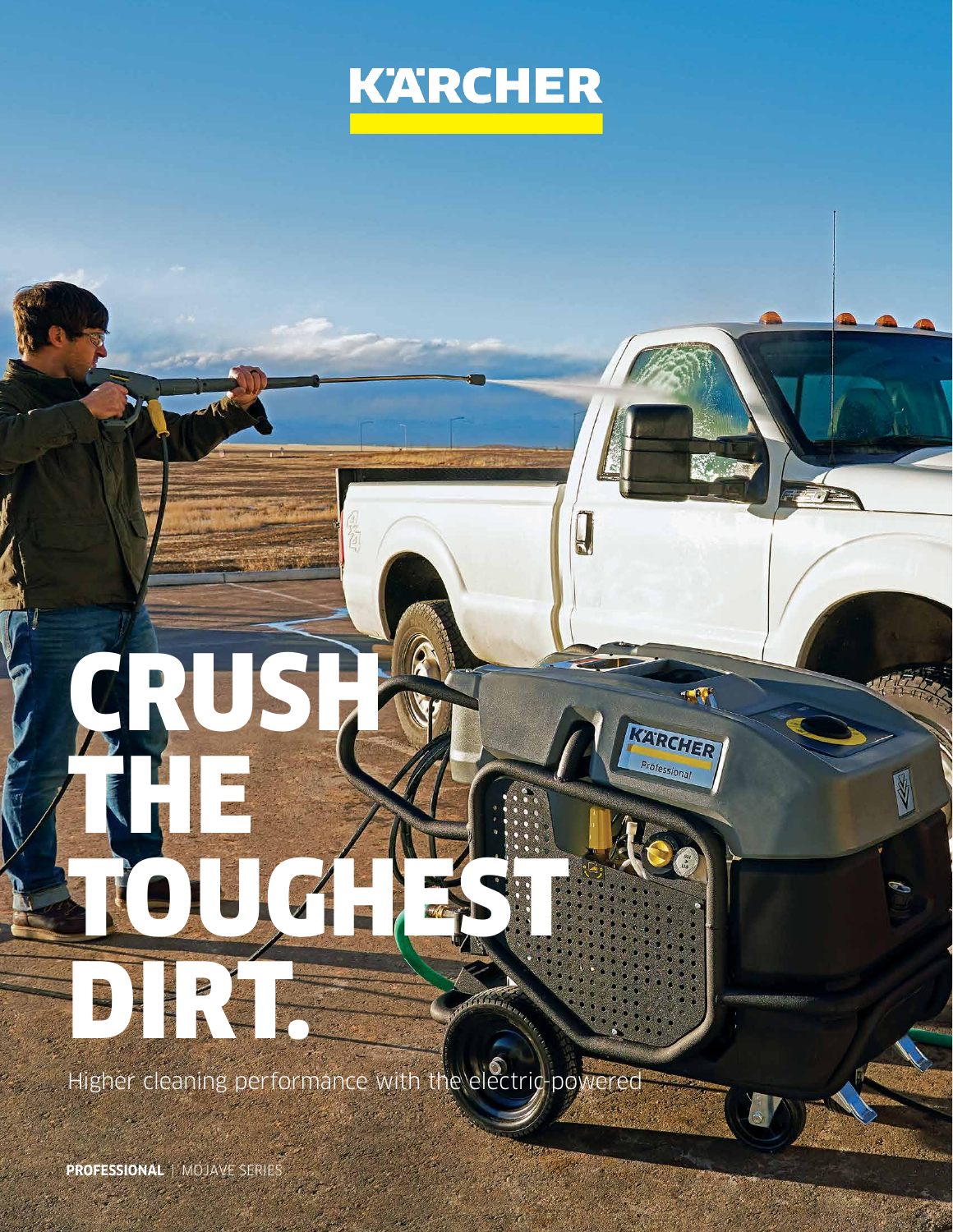### MOJAVE SERIES



Premium model pictured

## **Robust and innovative.**

The Kärcher Mojave series is the perfect all-around machine for a variety of applications such as agriculture, automotive, and transportation. The Mojave delivers the highest performance for best cleaning results - all combined in a robust package. Innovative features engineered with high quality components make for a product able to withstand harsh working conditions.

#### **New, innovative, features and upgrades**

Auto start/stop is standard

- Equipped with EASY!Force trigger gun, hour meter, status LED, crane hook, and other upgraded features
- Steam stage, longlife hoses, and stainless steel side panels included on Premium units





#### **1 Higher performance, highest efficiency**

Best in class with 91% burner performance.

- $\blacksquare$  Higher cleaning performance due to increased water temperature (>135°F temp. rise).
- Industrial motors optimized for voltage deviations.
- Large diesel tank (10 gal) for longer hot water operation.

#### **2 Robust and innovative**

- Very robust cage frame with 12" non-flat wheels, casters with brakes, and removable side panels.
- Excellent mobility including a crane hook for loading of the machine.
- Two water filters for maximum machine uptime.
- Dispensing system for Kärcher coil and pump protectant included.



- Hour meter included on operator's panel.
- Single dial operation with scale up to 230°F on Standard units and up to 311°F steam stage on Premium units.
- Operators panel with LED status lights for faster service.
- Wand and hose holders included.

#### **4 Accessories with best ergonomics in the market**

- EASY!Force trigger gun with zero holding provides maximum user comfort during hours of continuous use.
- Karcher Power nozzle with 40% higher cleaning performance.
- Hose reel bracket kit available for pivoting hose reel to be mounted on top of the machine.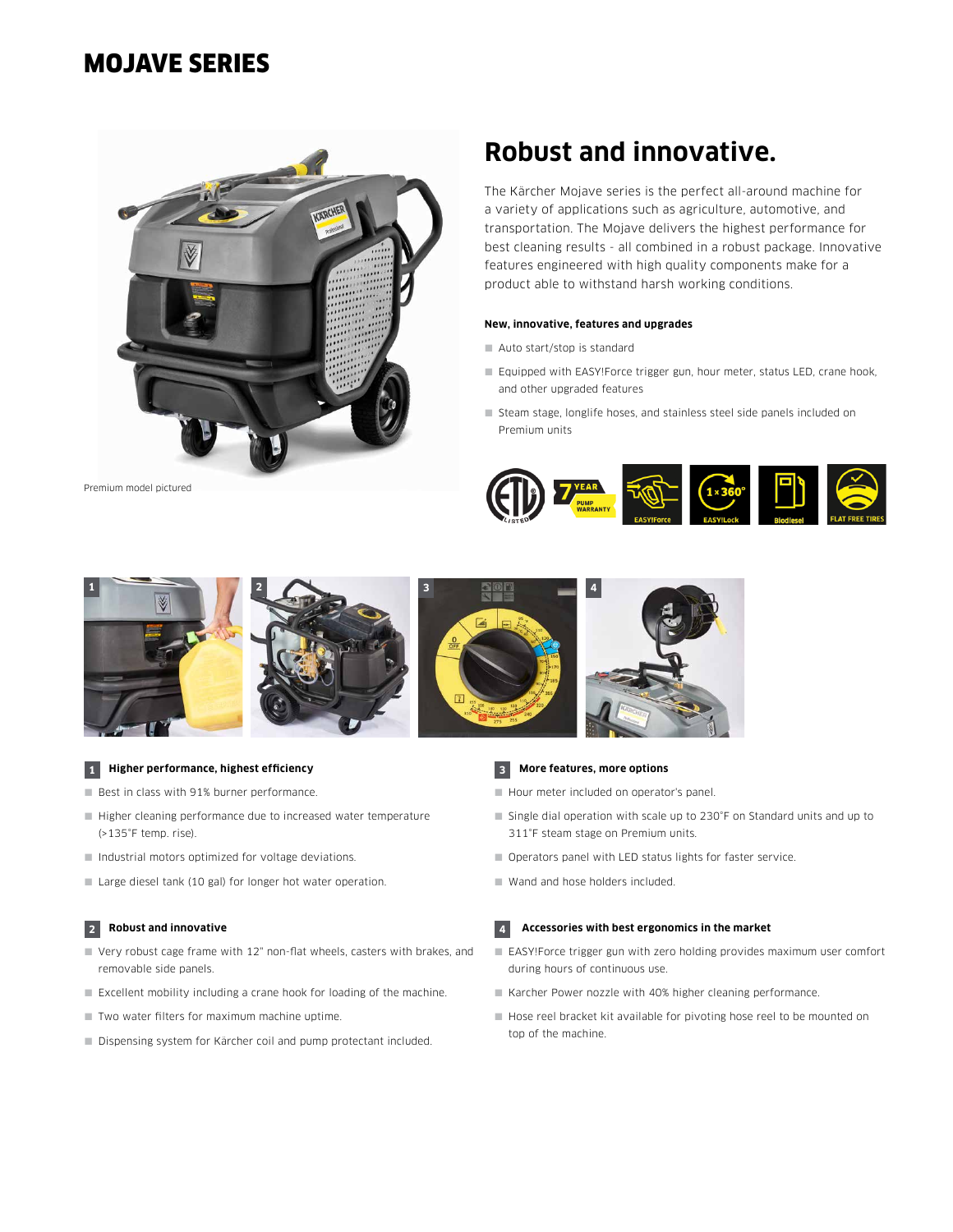## Technical data and equipment.

#### **MOJAVE TECHNICAL DATA**

| Model                       | Part No.    | GPM         | PSI          | Motor<br>Type | Electrical   | Amps | Steam<br>Mode | <b>Pressure</b><br>Adiustment | Ship<br>Weight<br>(lbs) | <b>Ship Dimensions</b><br>$(L \times W \times H)$<br>Inches |
|-----------------------------|-------------|-------------|--------------|---------------|--------------|------|---------------|-------------------------------|-------------------------|-------------------------------------------------------------|
| HDS 3.0/20-4 Ea/Eg Standard | 1.109-153.0 | $1.4 - 3.0$ | $580 - 2000$ | 4-pole        | 208-230V/1ph | 26   | <b>No</b>     | At unloader                   | 507                     | 50 x 40 x 50                                                |
| HDS 3.5/30-4 Ea Standard    | 1.109-155.0 | $2.1 - 3.5$ | 1150 - 3000  | 4-pole        | 230V/1ph     | 35   | <b>No</b>     | At unloader                   | 507                     | 50 x 40 x 50                                                |
| HDS 4.0/20-4 Ea Premium     | 1.109-157.0 | $1.7 - 4.0$ | $400 - 2000$ | 4-pole        | 230V/1ph     | 30   | Yes           | Servo Control                 | 550                     | 50 x 40 x 50                                                |

#### **MOJAVE ACCESSORIES**

|        | Order No.                                                                         | Description                                                                        |  |  |  |  |
|--------|-----------------------------------------------------------------------------------|------------------------------------------------------------------------------------|--|--|--|--|
| . .    | 4.118-005.0                                                                       | EASY!Force trigger gun (German model) - zero force required                        |  |  |  |  |
|        | 4.112-000.0                                                                       | 41" spray lance                                                                    |  |  |  |  |
|        | 6.110-029.0                                                                       | 50' EASY!Lock Longlife hose with ANT!!Twist connection (included on premium units) |  |  |  |  |
| ■      | 6.110-030.0                                                                       | 50' EASY!Lock hose with ANTI!Twist connection (included on standard units)         |  |  |  |  |
| . .    | 2.113-007.0                                                                       | Power nozzle 25042 for HDS 3.0/20-4 Ea/Eg Standard                                 |  |  |  |  |
| . .    | 2.113-021.0                                                                       | Power nozzle 25040 for HDS 3.5/30-4 Ea Standard                                    |  |  |  |  |
|        | 4.115-020.0                                                                       | Power nozzle 25058 for HDS 4.0/20-4 Ea Premium                                     |  |  |  |  |
|        | 2.114-008.0                                                                       | Steam nozzle (included on HDS 4.0/20-4 Ea Premium)                                 |  |  |  |  |
|        | 4.118-008.0                                                                       | Servo Control dial (included on HDS 4.0/20-4 Ea Premium)                           |  |  |  |  |
| □      | 9.808-276.0                                                                       | Hose reel bracket kit (hose reel not included)                                     |  |  |  |  |
| $\Box$ | 8.750-685.0                                                                       | 100' pivot hose reel                                                               |  |  |  |  |
|        | $\blacksquare$ Included $\Box$ Ontional $\blacksquare$ Compatible with EASVII ock |                                                                                    |  |  |  |  |

 $\blacksquare$  Included  $\Box$  Optional  $\blacksquare$  Compatible with EASY!Lock